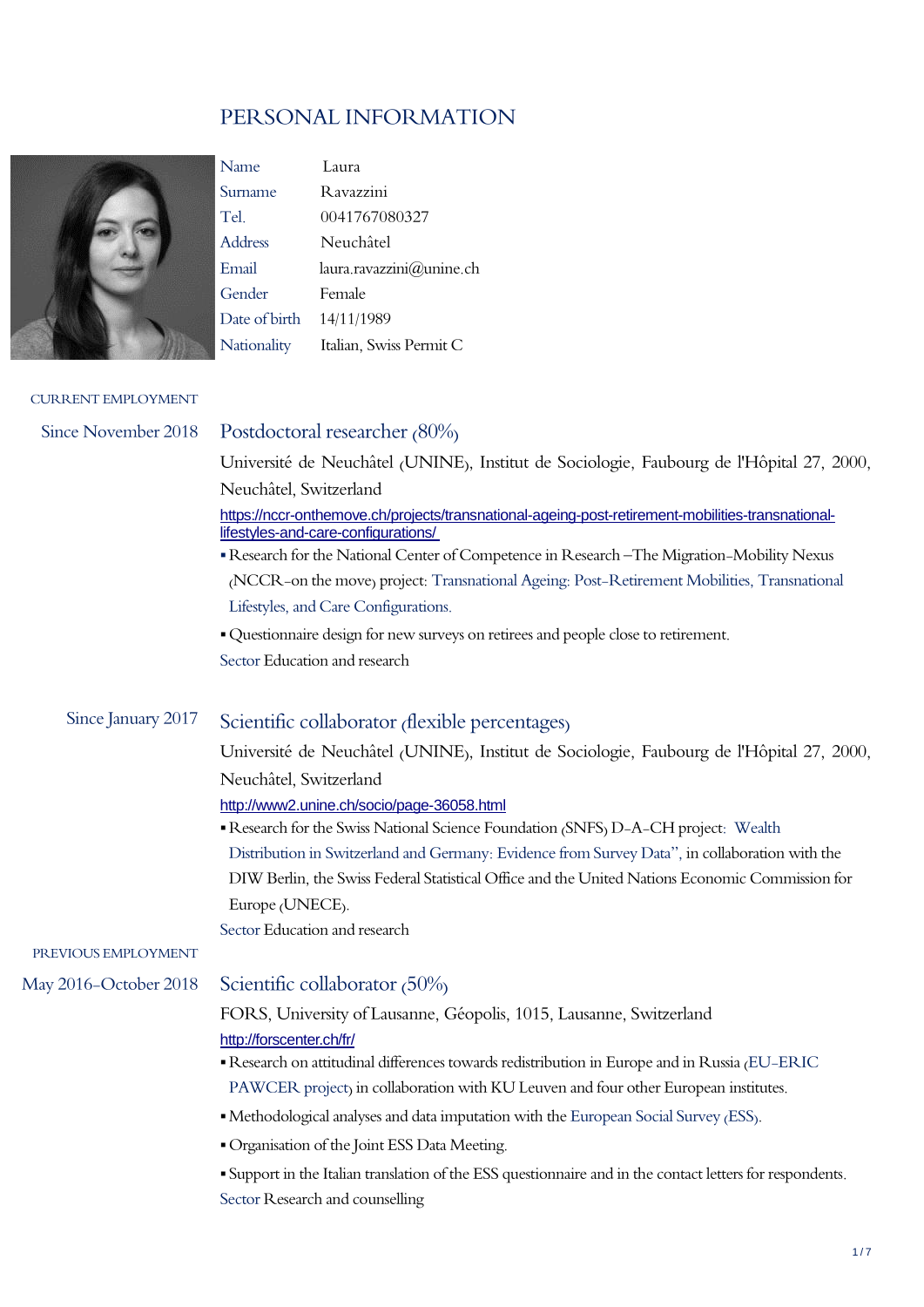| August 2013-<br>December 2016 | PhD teaching assistant $(50\%)$                                                                                                                                                                                                                                                                                                                                                                                         |
|-------------------------------|-------------------------------------------------------------------------------------------------------------------------------------------------------------------------------------------------------------------------------------------------------------------------------------------------------------------------------------------------------------------------------------------------------------------------|
|                               | Université de Neuchâtel (UNINE), Institut de Sociologie, Faubourg de l'Hôpital 27, 2000,<br>Neuchâtel, Switzerland<br>http://www2.unine.ch/socio/page-36058.html                                                                                                                                                                                                                                                        |
|                               | • Assistant (50%) of the thematic course on social indicators: "Colloque sur les Indicateurs Sociaux".<br>• Participation in the "atelier de mémorant-e-s en sociologie" as critical advisor. Supervision of master<br>students for targeted working papers.<br>· Collaborator for internal reports on work conditions for the gender equality bureau.<br>Organisation of presentation of the Swiss Social Report 2016. |
|                               | Sector Education and research                                                                                                                                                                                                                                                                                                                                                                                           |
| October 2013-March 2016       | PhD research assistant $(35\%)$<br>Université de Neuchâtel (UNINE), Institut de Sociologie, Faubourg de l'Hôpital 27, 2000,                                                                                                                                                                                                                                                                                             |
|                               | Neuchâtel, Switzerland<br>http://p3.snf.ch/project-157275<br>Research for the Swiss National Science Foundation (SNFS) project: "Income and wealth inequality,                                                                                                                                                                                                                                                          |

- ▪Organisation of the conference: "The Evolution of Economic and Social Inequalities in Switzerland (and Beyond): Exactly How and Why Inequality has Changed and with What Impacts"
- ▪Visiting scholar at the University of Canberra, Australia (February-April 2015).

deprivation and wellbeing in Switzerland, 1990-2013"

Sector Education and research

#### December-June 2014 Scientific collaborator (25%)

Haute école de travail social (HETS), Haute Ecole Spécialisée de Suisse occidentale (Hes-so), rue Prévost-Martin 28, 1211, Geneva, Switzerland

#### <http://www.hesge.ch/hets/>

Analyses for the quantitative part of the project: "Lebensbedingungen und Handlungsansätze von Bauernhaushalten in schwierigen Situationen" (Living conditions and action plans of farming households in difficult situations).

Sector Education and research

## February -July 2013 Intern, data analyst (100%)

International Labour Organisation (ILO), Rue des Morillons 4, 1211, Geneva, Switzerland

[http://www.ilo.org/global/research/global-reports/world-of-work/2013/WCMS\\_214476/lang-](http://www.ilo.org/global/research/global-reports/world-of-work/2013/WCMS_214476/lang--en/index.htm) [en/index.htm](http://www.ilo.org/global/research/global-reports/world-of-work/2013/WCMS_214476/lang--en/index.htm)

- ▪Data analysis of eleven countries related to the evaluation of different systems of minimum wages for the "World of Work report 2013". Redaction of policy briefs.
- Snapshot on Indian labour market and minimum wage effects on economy and society.
- ▪Organisational help for the 2013 International Labour Conference at the Palais des Nations.

Sector International organisation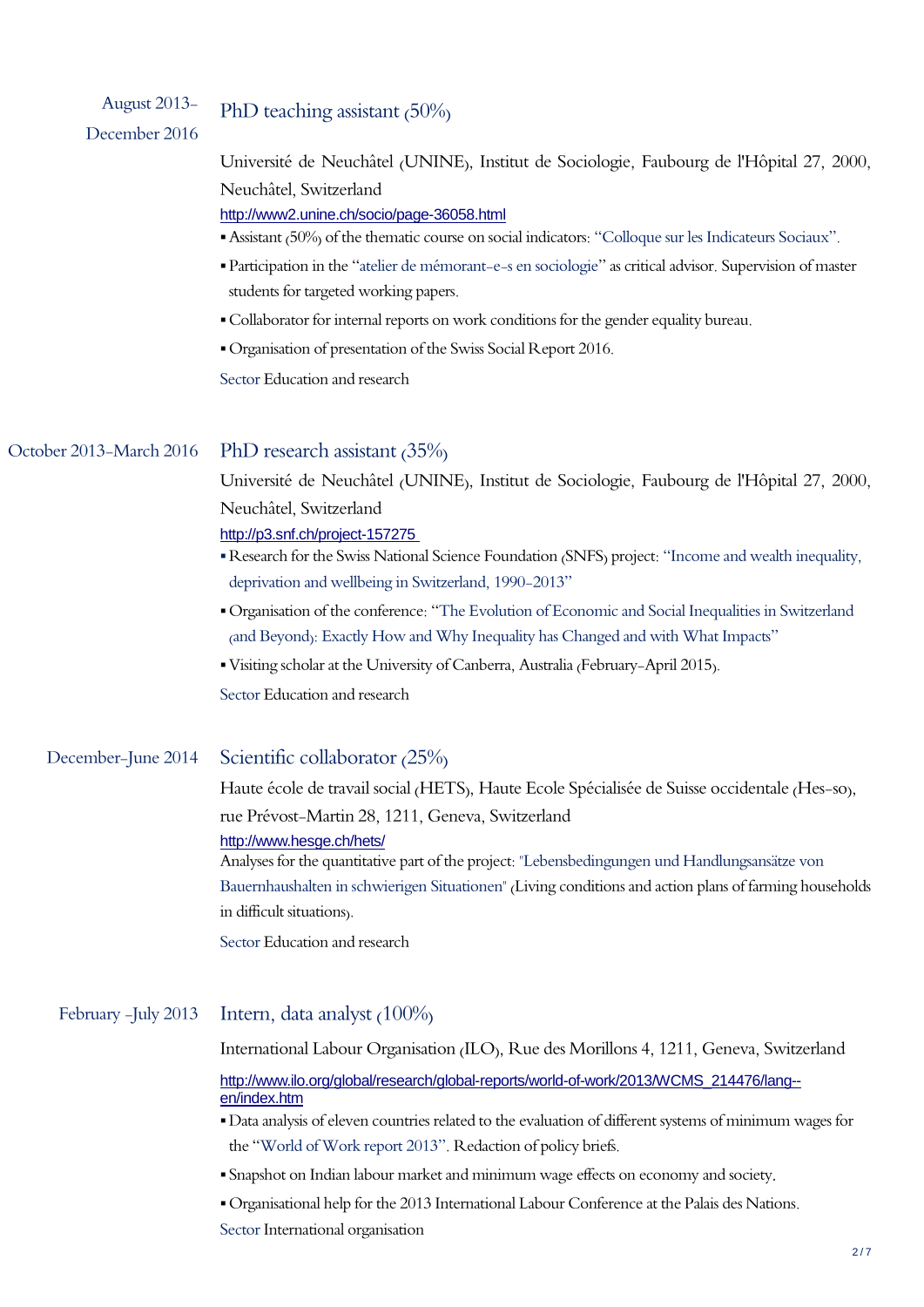#### EDUCATION AND TRAINING

### 2013-2018 PhD in Sociology

Université de Neuchâtel (UNINE), Switzerland PhD thesis: "Female labour force participation and dynamics of economic and social inequalities in Switzerland, from 1990 to 2014" under the direction of Prof. Christian Suter.

### 2011-2013 Master of Science in Economics

Université de Genève (UNIGE), Faculté de Sciences Economiques et Sociales, Switzerland

- **Econometrics and Labour Economics.**
- ▪Master thesis dissertation: Political and Economic Reasons for Protective Measures for Trade of Agricultural Products: A Comparison between OECD and Non-OECD Countries.
- ▪Research student visiting observer at Scotland's Rural College (SRUC), Edinburgh, UK, July 2012 for an analysis of the impact of the European Common Agricultural Policy (CAP) reform.
- ▪Intern, data analyst at Covalence SA, Carouge GE, Switzerland, August 2012.
- ▪Project paper: Inequality of Opportunity in the Case of Earnings in Mexico, Autumn 2012.

#### 2008-2011 Bachelor of Arts in Economics

Università della Svizzera Italiana (USI), Lugano, Switzerland

- Statistics, business, law and political economics.
- ▪Best novel review "Come pioggia sulle dune", L'Universo, university newspaper, June 2011.

#### PERSONAL SKILLS

| Mother tongue   | Italian                                                                                                                                                                                                                                                                                                                                                    |
|-----------------|------------------------------------------------------------------------------------------------------------------------------------------------------------------------------------------------------------------------------------------------------------------------------------------------------------------------------------------------------------|
| Other languages |                                                                                                                                                                                                                                                                                                                                                            |
| English         | C <sub>2</sub> CPE: Certificate of Proficiency in English, Cambridge ESOL                                                                                                                                                                                                                                                                                  |
| French          | C1 Certificat de Français langue étrangère, Université de Genève                                                                                                                                                                                                                                                                                           |
| German          | B2 Certificat Centre de Langues, Université de Neuchâtel                                                                                                                                                                                                                                                                                                   |
| Spanish         | B1 Certificate, Migros Klubschule Mendrisio                                                                                                                                                                                                                                                                                                                |
|                 | Levels: A1/2: Basic user - B1/2: Independent user - C1/2 Proficient user                                                                                                                                                                                                                                                                                   |
|                 | Common European Framework of Reference for Languages.                                                                                                                                                                                                                                                                                                      |
| Computer skills | ■ Good command of Microsoft Office™ tools, ECDL (European Computer Driving Licence). Extensive<br>knowledge of Stata. Good knowledge of R and Excel for statistical interpretations. Basic knowledge of<br>SPSS, EViews and Matlab.<br>Editing and publishing software: good command of LaTex and EndNote, basic knowledge of Illustrator<br>and InDesign. |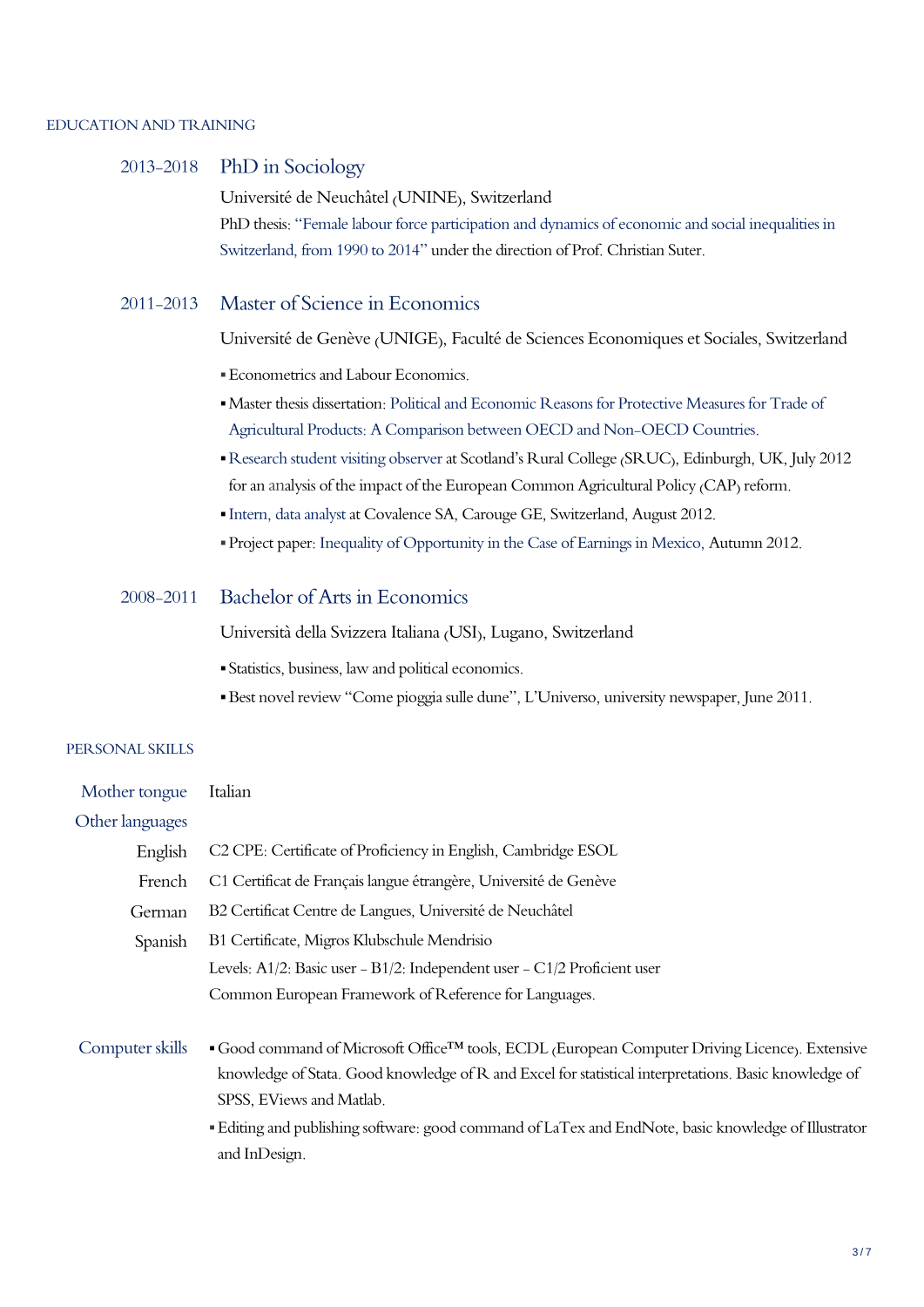| Databases used      | Labour Force Surveys, Statistics of Income and Living Conditions (EU-SILC), Swiss Household Panel     |
|---------------------|-------------------------------------------------------------------------------------------------------|
|                     | (SHP), The Household, Income and Labour Dynamics in Australia (HILDA) Survey, German Socio-           |
|                     | Economic Panel (SOEP), European Social Survey (ESS), Luxembourg Income Study and Luxembourg           |
|                     | Wealth Study (LIS and LWS), Survey of Health, Ageing and Retirement in Europe (SHARE),                |
|                     | International Social Survey Programme (ISSP).                                                         |
| Further training    | Effective time management; English academic writing; course on doing sociology in global times: going |
|                     | beyond methodological nationalism.                                                                    |
| <b>Network</b>      | Society for the Advancement of Socio-Economics (SASE)                                                 |
|                     | Society for the Study of Economic Inequality (ECINEQ)                                                 |
|                     | European Consortium for Sociological Research (ECSR)                                                  |
|                     | ISA RC 28: Social Stratification and Mobility                                                         |
|                     | ISA RC 55: Social Indicators                                                                          |
|                     | Swiss Academy of Humanities and Social Sciences (ASSH/SAGW)                                           |
|                     | International Society for Quality-of-Life Studies (ISQOLS)                                            |
| Personal interests  | Sports: jogging, yoga, water and winter sports                                                        |
|                     | Culture: travelling, cinema, art, reading, cooking and eating                                         |
|                     | Pâtisserie and chocolate making                                                                       |
|                     | Gardening and herbalism                                                                               |
| <b>PUBLICATIONS</b> |                                                                                                       |

- Peer-review articles ▪Ravazzini, Laura, 2018, Childcare and Maternal Part-Time Employment: a Natural Experiment using Swiss Cantons, Swiss Journal of Economics and Statistics, 154(15) (DOI: 10.1186/s41937- $017 - 0003 - x$ .
	- Simona, Jehane and Laura Ravazzini, 2018, From One Recession to Another: Longitudinal Impacts on the Quality of Life of Vulnerable Groups, Social Indicators Research, <sub>(DOI: 10.1007/s11205-</sub> 018-1957-5).
	- ▪Ravazzini, Laura and Jenny Chesters, 2018, Inequality and Wealth: Comparing the Gender Wealth Gap in Switzerland and Australia, Feminist Economics, 24(4), 83-107.
	- ▪Ravazzini, Laura and Florian Chávez-Juárez, 2017, Which Inequality Makes People Dissatisfied with Their Lives? Evidence of the Link between Life Satisfaction and Inequalities, Social Indicators Research, 137(3), 1119–1143.
	- ▪Ravazzini, Laura, Ursina Kuhn and Christian Suter, 2017, Do Opposites Attract? Educational Assortative Mating and Dynamics of Wage Homogamy in Switzerland, 1992-2014, Swiss Journal of Sociology, 43<sub>(3)</sub>, 567-586.
	- ▪Kuhn, Ursina and Laura Ravazzini, 2017, The Impact of Female Labour Force Participation on Household Income Inequality in Switzerland, Swiss Journal of Sociology, 43(1), 115-135.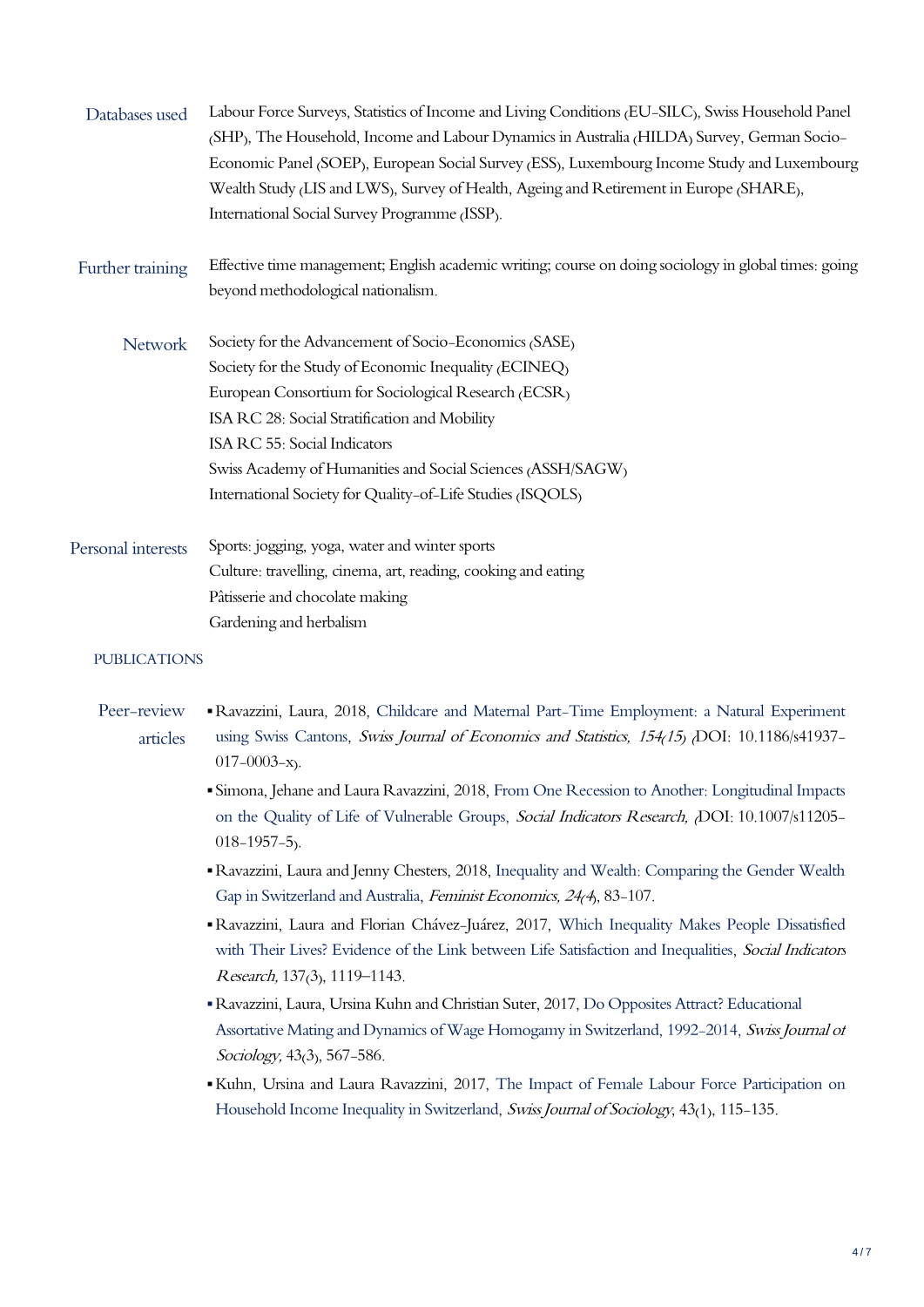- Non-peerreview articles ▪Ravazzini, Laura, 2016, Strutture d'accoglienza della prima infanzia e opportunità per le donne che lavorano. Dati- Statistiche e Società, XVI (1), 26-35.
	- ▪Ravazzini, Laura, 2015, Economic Inequalities in Rich Countries: A Review of Recent Publications and Research Directions. Swiss Journal of Sociology, 41 (1): 145-150.
	- **Submitted** papers ▪Kuhn, Ursina and Laura Ravazzini, 2018, Moral pressures for women to stay home: incorporating gender role attitudes into a categorical labour supply model of couples. Submitted to the *Journal of* Family and Economic Issues.
		- ▪Ravazzini, Laura and Michael Ochsner, Post-communism and its heritage on attitudes towards redistribution in Europe. Submitted to European Societies.
		- ▪Brulé, Gaël, Laura Ravazzini and Christian Suter, The four wheels of happiness: The relationship between car wealth and life satisfaction among the elderly across European countries. Submitted to the Journal of Happiness Studies.
		- ▪Dimitri Gugushvili, Laura Ravazzini, Michael Ochsner, Martin Likac, Orsolya Lelkes, Marcel Fink, Peter Grand and Wim van Oorschot, Different countries, different solidarities? National and transnational solidarities in Europe. Submitted to Acta Politica.
- Internal Reports ▪Ravazzini, Laura, Ursina Kuhn, Gaël Brulé, and Christian Suter, 2018. Comparison of survey data on wealth in Switzerland. Report for the Swiss Federal Statistical Office, submitted to the *Journal of* Economic and Social Measurement.
	- ▪[Dutoit, Anne Sophie, Sabine Jacot, and Laura Ravazzini, 2016.](https://libra.unine.ch/Publications/Laura_Ravazzini/34340) Egalité des chances au sein de l'UniNE : où en est[-on ? : Ancrage institutionnel des mesures du SECH, enjeux de la conciliation](https://libra.unine.ch/Publications/Laura_Ravazzini/34340)  [vie privée et professionnelle et relève académique.](https://libra.unine.ch/Publications/Laura_Ravazzini/34340) Neuchâtel: Institut de sociologie.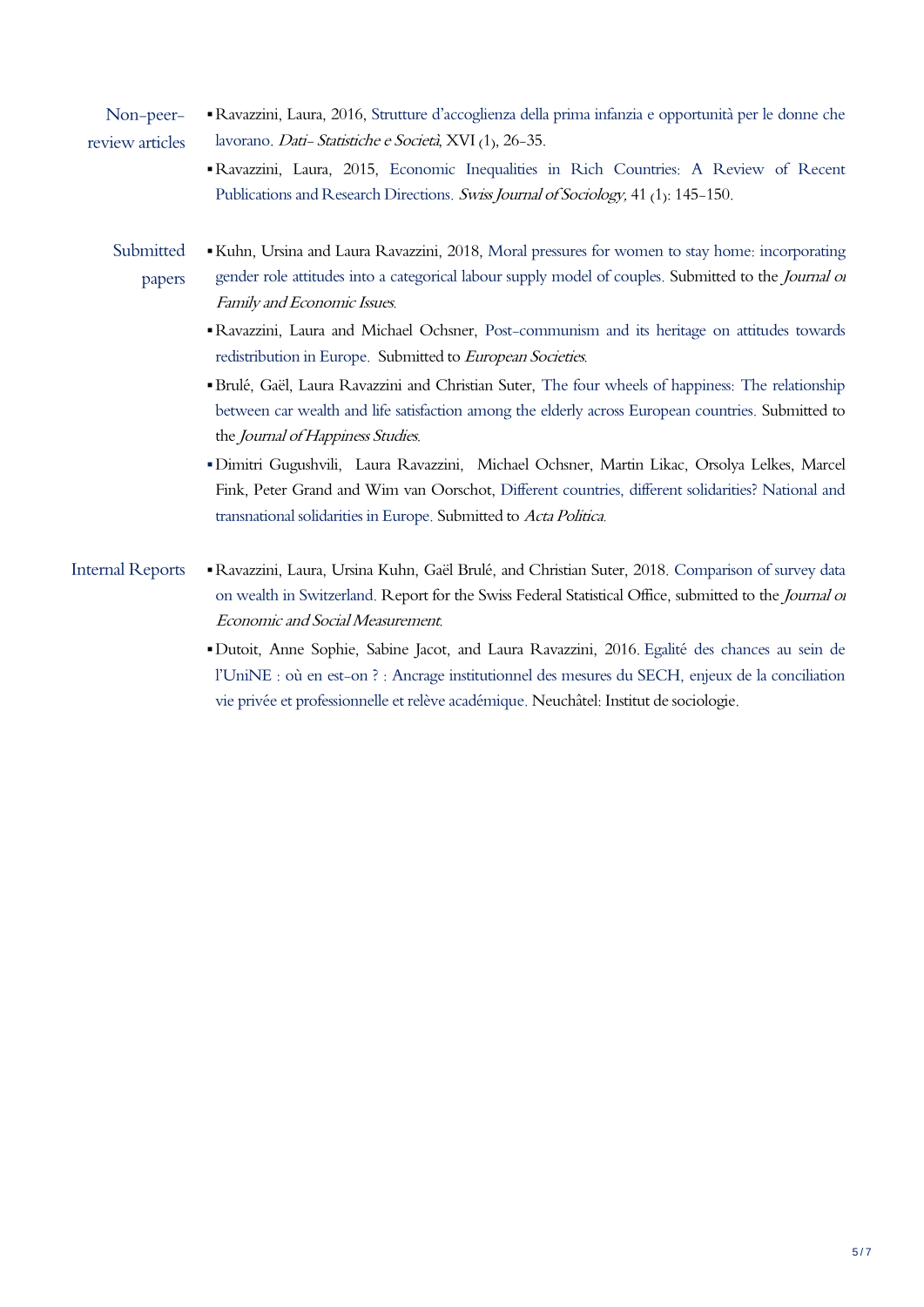# Online

Publications

▪Ochsner, Michael, Laura Ravazzini, Dimitri Gugushvili, Marcel Fink, Peter Grand, Orsolya Lelkes and Wim van Oorschot, 2018. Russian versus European welfare attitudes: evidence from the 2016 European Social Survey. London: European Social Survey: [http://www.europeansocialsurvey.org/docs/findings/ESS8\\_pawcer\\_welfare.pdf](http://www.europeansocialsurvey.org/docs/findings/ESS8_pawcer_welfare.pdf)

- ▪Within the ESS Swiss team, as main investigator : Enquête sociale européenne 2016. Quelques résultats en Suisse : bien-être, immigration, homosexualité, solidarité et changement climatique. Lausanne: FORS: https://forscenter.ch/wp-content/uploads/2018/09/ess2016\_resultsch\_fr.pdf.
- Suter, Christian and Laura Ravazzini, 2018. Ungleichheit in der Schweiz. Bern: SAGW Bulletin: <http://www.sagw.ch/sagw/oeffentlichkeitsarbeit/bulletin.html>
- ▪Kuhn, Ursina and Laura Ravazzini, 2017, The impact of assortative mating on earnings inequality in Switzerland. Lausanne: FORS: [http://forscenter.ch/wp](http://forscenter.ch/wp-content/uploads/2014/06/FORS_WPS_2017-01_Kuhn_Ravazzini.pdf)[content/uploads/2014/06/FORS\\_WPS\\_2017-01\\_Kuhn\\_Ravazzini.pdf](http://forscenter.ch/wp-content/uploads/2014/06/FORS_WPS_2017-01_Kuhn_Ravazzini.pdf)
- ▪Ravazzini, Laura, Delphine Guillet, and Christian Suter, 2016, Offre formelle d'accueil préscolaire et parascolaire en Suisse, 1991-2012. Neuchâtel : MAPS: https://www2.unine.ch/files/content/sites/maps/files/shared/documents/wp/WP-3\_2016\_Ravazzini\_Guillet\_Suter.pdf
- ▪Guillet, Delphine, Johanna Huber, Laura Ravazzini, and Christian Suter, 2016, Conditions de travail dans les administrations cantonales en Suisse, 1991-2012. Neuchâtel : MAPS: [https://www2.unine.ch/files/content/sites/maps/files/shared/documents/wp/WP-](https://www2.unine.ch/files/content/sites/maps/files/shared/documents/wp/WP-4_2016_Guillet_Huber_Ravazzini_Suter.pdf)[4\\_2016\\_Guillet\\_Huber\\_Ravazzini\\_Suter.pdf](https://www2.unine.ch/files/content/sites/maps/files/shared/documents/wp/WP-4_2016_Guillet_Huber_Ravazzini_Suter.pdf)
- ▪As main research assistant: World of Work, Chapter 3, Role of minimum wages in rebalancing the economy. Geneva: ILO: [http://www.ilo.org/global/research/global-reports/world-of](http://www.ilo.org/global/research/global-reports/world-of-work/2013/lang--en/index.htm)[work/2013/lang--en/index.htm](http://www.ilo.org/global/research/global-reports/world-of-work/2013/lang--en/index.htm)